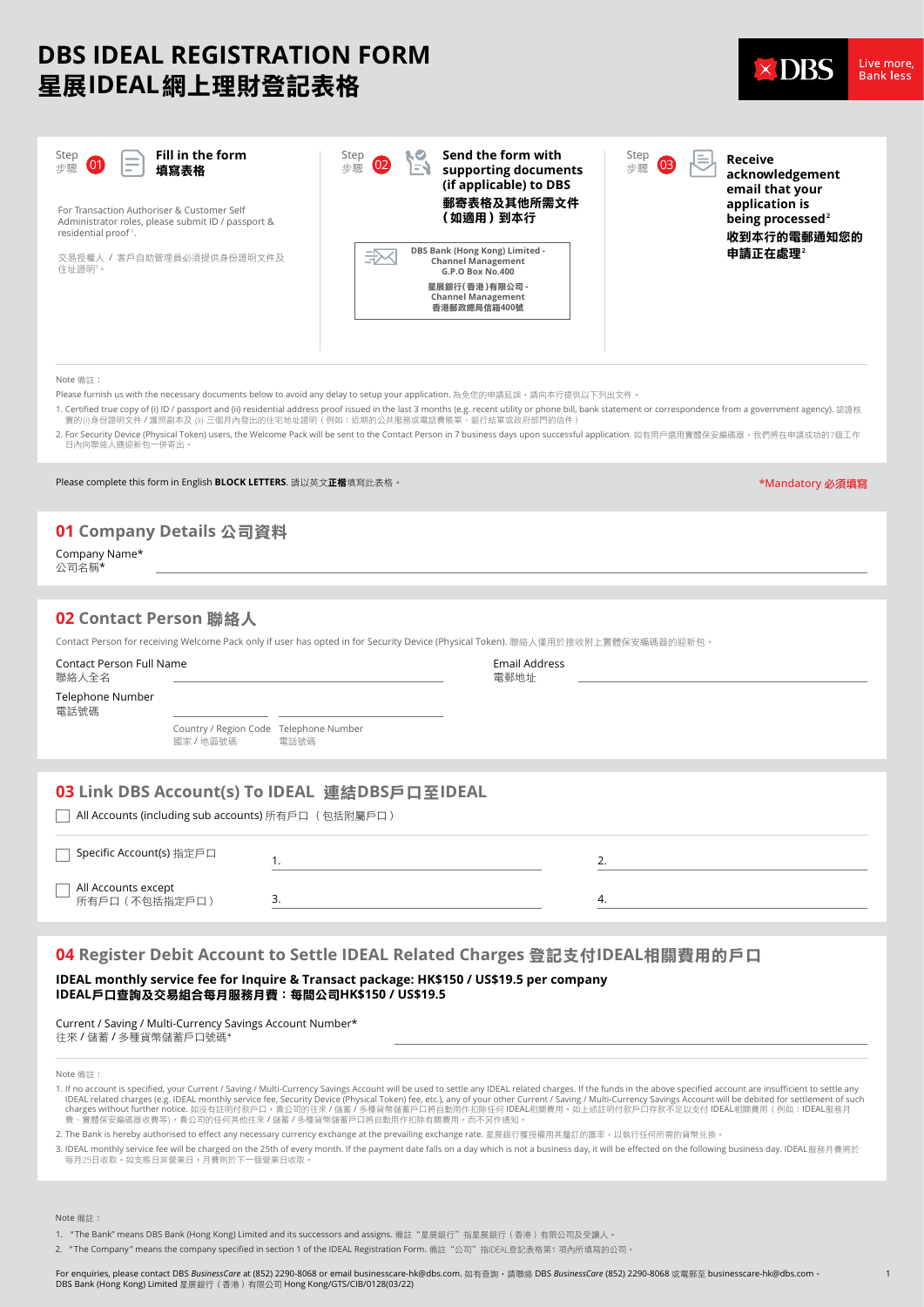|                                                                                |                                                                                                                                                                                                                                                                                                                        | 05 Register New User(s) & Service(s) 登記新用戶及服務                                                                                                                                                       |            |                                                                  | Please copy this page to add multiple users.<br>請複製此頁面以添加多個用戶。                                                                                                                                                                                                                                                                                                                                                            |
|--------------------------------------------------------------------------------|------------------------------------------------------------------------------------------------------------------------------------------------------------------------------------------------------------------------------------------------------------------------------------------------------------------------|-----------------------------------------------------------------------------------------------------------------------------------------------------------------------------------------------------|------------|------------------------------------------------------------------|---------------------------------------------------------------------------------------------------------------------------------------------------------------------------------------------------------------------------------------------------------------------------------------------------------------------------------------------------------------------------------------------------------------------------|
| New User*<br>新用戶*                                                              | Preferred IDEAL User ID 首選的IDEAL用戶編號*<br>(6-12 alphanumeric characters, i.e. A-Z and / or 0-9) (6-12個英數字元, 即:A-Z和/或 -0-9)                                                                                                                                                                                              |                                                                                                                                                                                                     |            |                                                                  | Nationality (Country / Region) 國籍 (國家 / 地區) *                                                                                                                                                                                                                                                                                                                                                                             |
|                                                                                | User Full Name 用戶全名*<br>(as in HKID / Passport) (須與香港身份證 / 護照相同)                                                                                                                                                                                                                                                       |                                                                                                                                                                                                     |            |                                                                  | HKID / Passport Number 香港身份證 / 護照號碼*                                                                                                                                                                                                                                                                                                                                                                                      |
|                                                                                | Email Address 電郵地址*                                                                                                                                                                                                                                                                                                    |                                                                                                                                                                                                     |            |                                                                  | Mobile Number 手機號碼*                                                                                                                                                                                                                                                                                                                                                                                                       |
|                                                                                |                                                                                                                                                                                                                                                                                                                        | Which account(s) shall the user have access to? 請選擇用戶可使用的戶口 ? *                                                                                                                                     |            |                                                                  |                                                                                                                                                                                                                                                                                                                                                                                                                           |
|                                                                                |                                                                                                                                                                                                                                                                                                                        | All Accounts (including sub accounts) 所有戶口 (包括附屬戶口)                                                                                                                                                 |            |                                                                  |                                                                                                                                                                                                                                                                                                                                                                                                                           |
|                                                                                | Specific Account(s) 指定戶口                                                                                                                                                                                                                                                                                               | 1.                                                                                                                                                                                                  |            |                                                                  | 2.                                                                                                                                                                                                                                                                                                                                                                                                                        |
|                                                                                | All Accounts except<br>所有戶口 (不包括指定戶口)                                                                                                                                                                                                                                                                                  | 3.                                                                                                                                                                                                  |            |                                                                  | 4.                                                                                                                                                                                                                                                                                                                                                                                                                        |
| Select Service(s) 選擇服務                                                         |                                                                                                                                                                                                                                                                                                                        |                                                                                                                                                                                                     |            |                                                                  |                                                                                                                                                                                                                                                                                                                                                                                                                           |
|                                                                                |                                                                                                                                                                                                                                                                                                                        |                                                                                                                                                                                                     |            |                                                                  | ID / passport & residential proof for all Transaction Authoriser(s) or Customer Self Administrator(s) are required. 交易授權人及客戶自助管理員必須提供身份證明文件及住址證明。                                                                                                                                                                                                                                                                         |
| <b>Enquiry Profile</b><br>查詢組合                                                 |                                                                                                                                                                                                                                                                                                                        | <b>FX Online</b><br>星展外匯通                                                                                                                                                                           |            |                                                                  | <b>Customer Self Administrator</b><br>客戶自助管理員                                                                                                                                                                                                                                                                                                                                                                             |
| comprehensive services<br>服務                                                   | Pair up with Transact Profile to enjoy IDEAL's<br>配合交易組合一起選用,享受IDEAL的全方位                                                                                                                                                                                                                                               | To lock FX rates up to a year by prebooking FX<br>contracts prior to payment instruction (relevant<br>credit facility is required for forward contract)<br>在付款前可透過此功能預先鎖定最長一年期的外匯匯率<br>(相關服務另需授信審批) |            |                                                                  | At least 2 required with full power to administer<br>company & user services, access, security tokens<br>etc. on behalf of the organisation<br>由至少兩名全權代表其公司管理公司及用戶服務、<br>權限、保安編碼器等                                                                                                                                                                                                                                        |
| Account Enquiry 戶口查詢                                                           |                                                                                                                                                                                                                                                                                                                        |                                                                                                                                                                                                     |            |                                                                  |                                                                                                                                                                                                                                                                                                                                                                                                                           |
| <b>Trade Enquiry</b>                                                           | 貿易查詢                                                                                                                                                                                                                                                                                                                   | FX Online 星展外匯通<br>Note 備註:                                                                                                                                                                         |            |                                                                  | Customer Self Administrator 客戶自助管理員                                                                                                                                                                                                                                                                                                                                                                                       |
| Loan Enquiry                                                                   | 貸款查詢                                                                                                                                                                                                                                                                                                                   | Single Management Control Policy applies. Foreign Exchange<br>function would be automatically enabled for Payment authorisers.<br>單一管理監控適用。付款授權人已可進行外匯交易功能。                                         |            |                                                                  | Note 備註:<br>It is not applicable to single user profile in an organisation.<br>不適用於單用戶的公司。                                                                                                                                                                                                                                                                                                                                |
| Transact Profile 交易組合                                                          |                                                                                                                                                                                                                                                                                                                        |                                                                                                                                                                                                     |            |                                                                  | A single user can apply for both Enquiry and Transact (Maker & Authoriser) Profiles.<br>用戶可同時申請查詢和交易(經手人和授權人)權限。                                                                                                                                                                                                                                                                                                          |
| 交易經手人                                                                          | Transaction Maker                                                                                                                                                                                                                                                                                                      |                                                                                                                                                                                                     |            | 交易将權人                                                            | <b>Transaction Authoriser</b>                                                                                                                                                                                                                                                                                                                                                                                             |
| 建立交易及管理收款人資料                                                                   | Creates transactions and manages beneficiary information                                                                                                                                                                                                                                                               |                                                                                                                                                                                                     |            | 授權交易及授權收款人資料                                                     | Approves transactions and approves beneficiary information                                                                                                                                                                                                                                                                                                                                                                |
| Payroll 發薪<br>Loan Servicing 貸款服務<br>Supplier 供應商<br>記賬貿易1:應收賬融資<br>Enquiry 查詢 | Payment 付款:Transfer within Own DBS Account(s) 星展內部戶口轉賬<br>Payment 付款: Pay Local / Overseas 3rd Party 轉賬至本地或海外收款人<br>Collection 收款<br>Open Account Trade <sup>1</sup> : Supplier Finance 記賬貿易 <sup>1</sup> : 供應商融資<br>Buyer 買家<br>Open Account Trade <sup>1</sup> : Account Receivables Purchase<br>Manual Finance 提交融資 | Fixed Deposit 定期存款<br>Trade Finance 貿易融資<br>Profile 權限<br>Auto Finance 自動融資                                                                                                                         | Payroll 發薪 | Loan Servicing 貸款服務<br>Supplier 供應商<br>記賬貿易1:應收賬融資<br>Enquiry 查詢 | Payment 付款:Transfer within Own DBS Account(s) 星展內部戶口轉賬<br>Payment 付款: Pay Local / Overseas 3rd Party 轉賬至本地或海外收款人<br>Collection 收款<br>Fixed Deposit 定期存款<br>Trade Finance 留易融資<br>Open Account Trade <sup>1</sup> : Supplier Finance 記賬貿易 <sup>1</sup> : 供應商融資<br>Buyer 買家<br>Profile 權限<br>Open Account Trade <sup>1</sup> : Account Receivables Purchase<br>Auto Finance 自動融資<br>Manual Finance 提交融資                     |
| Others 其他:                                                                     |                                                                                                                                                                                                                                                                                                                        |                                                                                                                                                                                                     |            | Others 其他:                                                       |                                                                                                                                                                                                                                                                                                                                                                                                                           |
|                                                                                |                                                                                                                                                                                                                                                                                                                        |                                                                                                                                                                                                     | Group 組別:  |                                                                  | Authoriser Group for Transaction Authoriser only <sup>2</sup> 交易授權人授權組別 <sup>2</sup><br>This is used to determine which authorisation group the user belongs to, where each<br>group will have its own approving limit. Each user can only be in 1 group,<br>這用於確定用戶屬於哪個授權組別,每組均有自己的授權限額。 每個用戶只能屬於1個組別。<br>This Transaction Authoriser will be assigned to group A, unless otherwise specified.<br>如沒有指定授權組別,此用戶將自動歸為組別A。 |
|                                                                                | Special Features 特別指示                                                                                                                                                                                                                                                                                                  |                                                                                                                                                                                                     |            |                                                                  |                                                                                                                                                                                                                                                                                                                                                                                                                           |

Note 備註:

- 1. Default the notification channels as SMS & email and language for notification (SMS & email) as English, unless otherwise specified in Special Features. 默認通訊途徑為短訊及電郵、通訊語言為英語,除非<br> 於特別指示中另有説明。
- 2. Authoriser groups are not available for Loan Servicing. 授權組別不適用於貸款服務。
- 3. By default, all IDEAL users will be subscribed to Digital Token, unless otherwise specified in Special Features, 預設DEAL數碼編碼器為雙重認證模式,除非於特別指示中另有說明。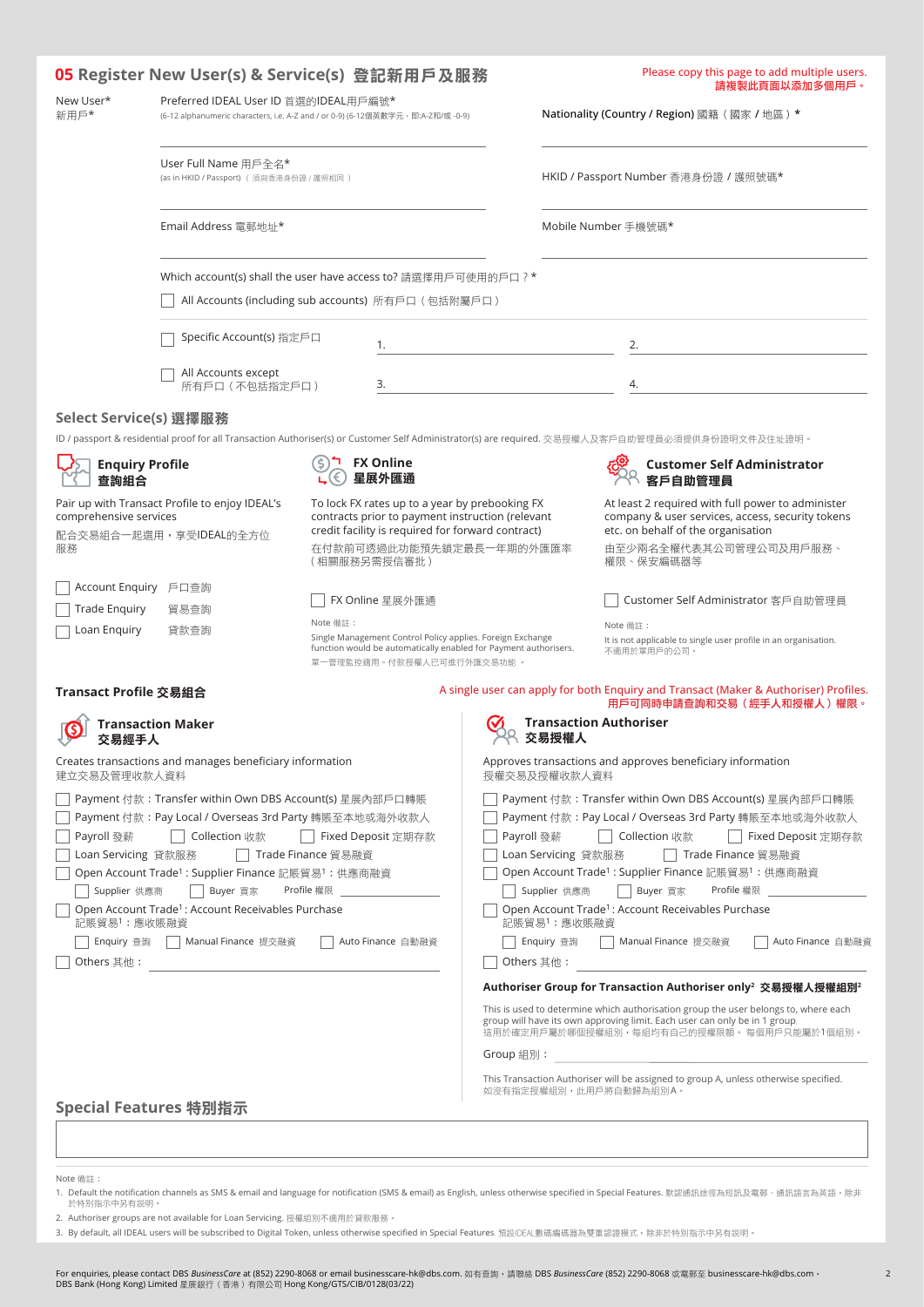|                                |                                                                                                                           | 05 Register New User(s) & Service(s) 登記新用戶及服務                                                                                                                                                       |            |                                                | Please copy this page to add multiple users.<br>請複製此頁面以添加多個用戶。                                                                                                                                                  |
|--------------------------------|---------------------------------------------------------------------------------------------------------------------------|-----------------------------------------------------------------------------------------------------------------------------------------------------------------------------------------------------|------------|------------------------------------------------|-----------------------------------------------------------------------------------------------------------------------------------------------------------------------------------------------------------------|
| New User*<br>新用戶*              | Preferred IDEAL User ID 首選的IDEAL用戶編號*<br>(6-12 alphanumeric characters, i.e. A-Z and / or 0-9) (6-12個英數字元, 即:A-Z和/或 -0-9) |                                                                                                                                                                                                     |            | Nationality (Country / Region) 國籍 (國家 / 地區 ) * |                                                                                                                                                                                                                 |
|                                | User Full Name 用戶全名*<br>(as in HKID / Passport) ( 須與香港身份證 / 護照相同 )                                                        |                                                                                                                                                                                                     |            |                                                | HKID / Passport Number 香港身份證 / 護照號碼*                                                                                                                                                                            |
|                                | Email Address 電郵地址*                                                                                                       |                                                                                                                                                                                                     |            |                                                | Mobile Number 手機號碼*                                                                                                                                                                                             |
|                                |                                                                                                                           | Which account(s) shall the user have access to? 請選擇用戶可使用的戶口 ? *                                                                                                                                     |            |                                                |                                                                                                                                                                                                                 |
|                                |                                                                                                                           | All Accounts (including sub accounts) 所有戶口 (包括附屬戶口)                                                                                                                                                 |            |                                                |                                                                                                                                                                                                                 |
|                                | Specific Account(s) 指定戶口                                                                                                  | 1.                                                                                                                                                                                                  |            |                                                | 2.                                                                                                                                                                                                              |
|                                | All Accounts except<br>所有戶口(不包括指定戶口)                                                                                      | 3.                                                                                                                                                                                                  |            |                                                | 4.                                                                                                                                                                                                              |
| Select Service(s) 選擇服務         |                                                                                                                           |                                                                                                                                                                                                     |            |                                                |                                                                                                                                                                                                                 |
|                                |                                                                                                                           |                                                                                                                                                                                                     |            |                                                | ID / passport & residential proof for all Transaction Authoriser(s) or Customer Self Administrator(s) are required. 交易授權人及客戶自助管理員必須提供身份證明文件及住址證明。                                                               |
| <b>Enquiry Profile</b><br>查詢組合 |                                                                                                                           | <b>FX Online</b><br>星展外匯通                                                                                                                                                                           |            |                                                | <b>Customer Self Administrator</b><br>客戶自助管理員                                                                                                                                                                   |
| comprehensive services<br>服務   | Pair up with Transact Profile to enjoy IDEAL's<br>配合交易組合一起選用,享受IDEAL的全方位                                                  | To lock FX rates up to a year by prebooking FX<br>contracts prior to payment instruction (relevant<br>credit facility is required for forward contract)<br>在付款前可透過此功能預先鎖定最長一年期的外匯匯率<br>(相關服務另需授信審批) |            |                                                | At least 2 required with full power to administer<br>company & user services, access, security tokens<br>etc. on behalf of the organisation<br>由至少兩名全權代表其公司管理公司及用戶服務、<br>權限、保安編碼器等                              |
| Account Enquiry 戶口查詢           |                                                                                                                           | FX Online 星展外匯通                                                                                                                                                                                     |            |                                                | Customer Self Administrator 客戶自助管理員                                                                                                                                                                             |
| <b>Trade Enquiry</b>           | 貿易查詢                                                                                                                      | Note 備註:                                                                                                                                                                                            |            |                                                | Note 備註:                                                                                                                                                                                                        |
| Loan Enquiry                   | 貸款查詢                                                                                                                      | Single Management Control Policy applies. Foreign Exchange<br>function would be automatically enabled for Payment authorisers.<br>單一管理監控適用。付款授權人已可進行外匯交易功能。                                         |            |                                                | It is not applicable to single user profile in an organisation.<br>不適用於單用戶的公司。                                                                                                                                  |
| Transact Profile 交易組合          |                                                                                                                           |                                                                                                                                                                                                     |            |                                                | A single user can apply for both Enquiry and Transact (Maker & Authoriser) Profiles.<br>用戶可同時申請查詢和交易(經手人和授權人)權限。                                                                                                |
| 交易經手人                          | <b>Transaction Maker</b>                                                                                                  |                                                                                                                                                                                                     |            | 交易将權人                                          | <b>Transaction Authoriser</b>                                                                                                                                                                                   |
| 建立交易及管理收款人資料                   | Creates transactions and manages beneficiary information                                                                  |                                                                                                                                                                                                     |            | 授權交易及授權收款人資料                                   | Approves transactions and approves beneficiary information                                                                                                                                                      |
|                                | Payment 付款:Transfer within Own DBS Account(s) 星展內部戶口轉賬                                                                    |                                                                                                                                                                                                     |            |                                                | Payment 付款: Transfer within Own DBS Account(s) 星展內部戶口轉賬                                                                                                                                                         |
| Payroll 發薪                     | Payment 付款: Pay Local / Overseas 3rd Party 轉賬至本地或海外收款人<br>Collection 收款                                                   | Fixed Deposit 定期存款                                                                                                                                                                                  | Payroll 發薪 |                                                | Payment 付款: Pay Local / Overseas 3rd Party 轉賬至本地或海外收款人<br>Fixed Deposit 定期存款<br>Collection 收款                                                                                                                   |
| Loan Servicing 貸款服務            |                                                                                                                           | Trade Finance 貿易融資                                                                                                                                                                                  |            | Loan Servicing 貸款服務                            | Trade Finance 留易融資                                                                                                                                                                                              |
|                                | Open Account Trade <sup>1</sup> : Supplier Finance 記賬貿易 <sup>1</sup> : 供應商融資                                              |                                                                                                                                                                                                     |            |                                                | Open Account Trade <sup>1</sup> : Supplier Finance 記賬貿易 <sup>1</sup> : 供應商融資                                                                                                                                    |
| Supplier 供應商                   | Buyer 買家                                                                                                                  | Profile 權限                                                                                                                                                                                          |            | Supplier 供應商                                   | Buyer 買家<br>Profile 權限                                                                                                                                                                                          |
| 記賬貿易1:應收賬融資                    | Open Account Trade <sup>1</sup> : Account Receivables Purchase                                                            |                                                                                                                                                                                                     |            | 記賬貿易1:應收賬融資                                    | Open Account Trade <sup>1</sup> : Account Receivables Purchase                                                                                                                                                  |
| Enquiry 查詢                     | Manual Finance 提交融資                                                                                                       | Auto Finance 自動融資                                                                                                                                                                                   |            | Enquiry 查詢                                     | Auto Finance 自動融資<br>Manual Finance 提交融資                                                                                                                                                                        |
| Others 其他:                     |                                                                                                                           |                                                                                                                                                                                                     |            | Others 其他:                                     |                                                                                                                                                                                                                 |
|                                |                                                                                                                           |                                                                                                                                                                                                     |            |                                                | Authoriser Group for Transaction Authoriser only $^{\rm 2}$ 交易授權人授權組別 $^{\rm 2}$                                                                                                                                |
|                                |                                                                                                                           |                                                                                                                                                                                                     |            |                                                | This is used to determine which authorisation group the user belongs to, where each<br>group will have its own approving limit. Each user can only be in 1 group,<br>這用於確定用戶屬於哪個授權組別,每組均有自己的授權限額。 每個用戶只能屬於1個組別。 |
|                                |                                                                                                                           |                                                                                                                                                                                                     | Group 組別:  |                                                |                                                                                                                                                                                                                 |
|                                |                                                                                                                           |                                                                                                                                                                                                     |            |                                                | This Transaction Authoriser will be assigned to group A, unless otherwise specified.<br>如沒有指定授權組別,此用戶將自動歸為組別A。                                                                                                  |
|                                | Special Features 特別指示                                                                                                     |                                                                                                                                                                                                     |            |                                                |                                                                                                                                                                                                                 |

Note 備註:

- 1. Default the notification channels as SMS & email and language for notification (SMS & email) as English, unless otherwise specified in Special Features. 默認通訊途徑為短訊及電郵、通訊語言為英語,除非<br> 於特別指示中另有説明。
- 2. Authoriser groups are not available for Loan Servicing. 授權組別不適用於貸款服務。
- 3. By default, all IDEAL users will be subscribed to Digital Token, unless otherwise specified in Special Features, 預設DEAL數碼編碼器為雙重認證模式,除非於特別指示中另有說明。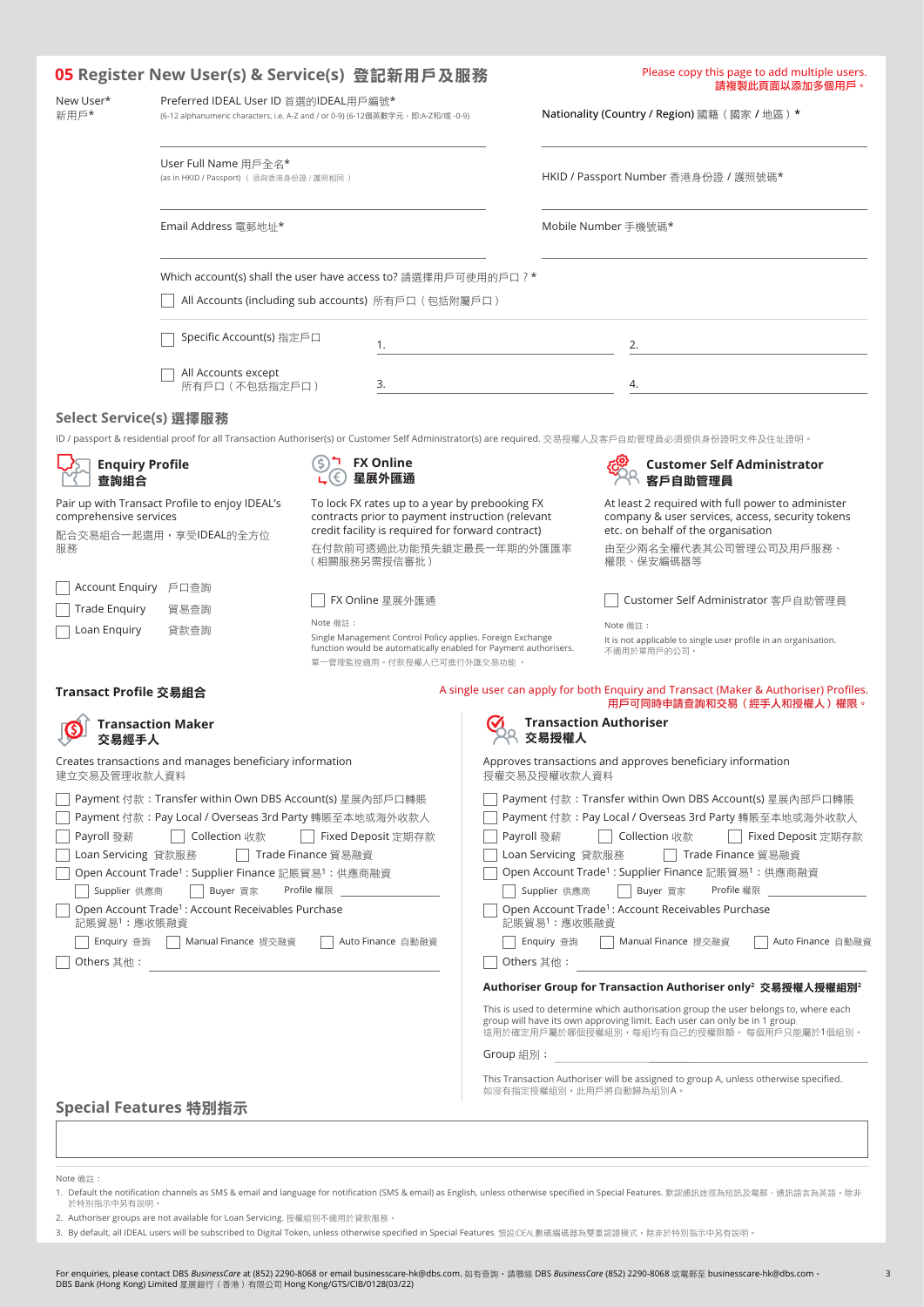# **06 Authorisation Policy** 授權政策

Please skip this section if your company opts for Enquiry Profile only. 如貴公司只申請查詢組合,請忽略此部分。

| Policy 1 政策1                                                |                                                         |                                    |                                |                  |           |                                                           |
|-------------------------------------------------------------|---------------------------------------------------------|------------------------------------|--------------------------------|------------------|-----------|-----------------------------------------------------------|
| Service Type(s) 服務種類                                        |                                                         |                                    |                                |                  |           |                                                           |
|                                                             | Payment 付款: Transfer within Own DBS Account(s) 星展內部戶口轉賬 |                                    |                                |                  |           | Payment 付款: Pay Local / Overseas 3rd Party 轉賬至本地或海外收款人    |
| Collection 收款                                               | Payroll 發薪                                              |                                    | Trade Finance 貿易融資             |                  |           | Fixed Deposit 定期存款                                        |
| Others 其他:                                                  |                                                         |                                    |                                |                  |           |                                                           |
| Amount 金額 HK\$                                              |                                                         | Authorisation Requirement 授權組合     |                                |                  |           |                                                           |
| From 由                                                      | To至                                                     | No. of Authoriser(s) required 授權人數 |                                |                  |           | Customised Combination 自定授權組合                             |
| \$                                                          | \$                                                      | Any 任何                             | $1$ 位                          | $2$ 位            | <b>OR</b> |                                                           |
| \$                                                          | \$                                                      | Any 任何                             | $ $ 1位                         | $2 \frac{A}{12}$ | OR        |                                                           |
| \$                                                          | \$                                                      | Any 任何                             | $ $ 1位                         | $2 \frac{A}{12}$ | <b>OR</b> |                                                           |
| Example 例如                                                  |                                                         |                                    |                                |                  |           |                                                           |
| From 由                                                      | To 至                                                    |                                    | Authorisation Requirement 授權組合 |                  |           |                                                           |
| \$0                                                         | \$50,000                                                |                                    | Any 1 任何1位                     |                  |           |                                                           |
| \$50,000.011                                                | Unlimited 不設上限                                          |                                    |                                |                  |           | 2A (Requires 2 signatories from Group A) (須由A組別任何2位授權人授權) |
| 1. Must start from .01 after the decimal place 必須由小數位後.01開始 |                                                         |                                    |                                |                  |           |                                                           |
| Policy 2 (If applicable) 政策2 (如適用)                          |                                                         |                                    |                                |                  |           |                                                           |
| Service Type(s) 服務種類                                        |                                                         |                                    |                                |                  |           |                                                           |
|                                                             | Payment 付款: Transfer within Own DBS Account(s) 星展內部戶口轉賬 |                                    |                                |                  |           | Payment 付款: Pay Local / Overseas 3rd Party 轉賬至本地或海外收款人    |
| Collection 收款                                               | Payroll 發薪                                              |                                    | Trade Finance 貿易融資             |                  |           | Fixed Deposit 定期存款                                        |
| Others 其他:                                                  |                                                         |                                    |                                |                  |           |                                                           |

| Amount 金額 HK\$ |      | Authorisation Requirement 授權組合     |                               |
|----------------|------|------------------------------------|-------------------------------|
| From $\pm$     | To 至 | No. of Authoriser(s) required 授權人數 | Customised Combination 自定授權組合 |
|                |      | Any 任何     1位       2位 OR          |                               |
|                |      | Any 任何     1位       2位 OR          |                               |
|                |      | Any 仟何     1位     2位 OR            |                               |
|                |      |                                    |                               |

# **07 Management Control** 管理監控

Please skip this section if your company opts for Enquiry Profile only.<br>如貴公司只申請查詢組合,請忽略此部分。

The Bank recommends Dual Management Control for all transactions initiated via the system (except for transactions executed through FX Online). This segregation of duties is to ensure no<br>single person could initiate and ap

本行建議對透過系統發起的所有交易(透過 FX Online 執行的交易除外)進行雙重管理監控。這種隔離職責是確保沒有一個人可以發起和批准會導致欺詐行為的交易。除非另有説明,雙重管理監控將<br>是默認設置(單用戶除外)。

Please tick one from below 請在下方勾選一項

# **Dual Management Control** 雙重管理監控

**Cash Management & Trade Finance 現金管理及貿易融資** 

We do not authorise the Bank to proceed with Single Management Control in IDEAL except for the FX Online service where Single Management Control applies.<br>除了FX Online服務 ( 單一管理監控適用 ) 以外 ,本公司不同意採納IDEAL單一管理監控。

#### **Single Management Control** 單一管理監控

Cash Management & Trade Finance 現金管理 及貿易融資

We have read the Risk Disclosure Statement for the Application of Single Management Control in IDEAL (including the risk of using the FX Online service). We hereby authorise the Bank to proceed with the Single Management Control setup in IDEAL (including the FX Online service). We fully understand and acknowledge the characteristics of Single Management Control and the risks associated with this authorisation. We procedure by notice to us at any time.

本公司已細閱採納IDEAL單一管理監控模式的風險披露聲明 ( 包括使用FX Online服務的風險 ),謹此授權星展銀行將本公司的IDEAL戶口 ( 包括FX Online服務 )設定為單一管理監控模式。本公司完全明白及知悉單<br>一管理監控模式的性質和作出有關授權所涉及的風險,並明白及同意由本公司承擔及負責於或透過 IDEAL 系統 ( 包括FX Online服務 ) 採納單一管理監控模式所附帶的風險及引致或索涉的損失。本公司承諾會就星<br>展

Note 備註:

1. If no service control is specified, the Bank will default to Dual Management Control in IDEAL except for single user or the FX Online service. The FX Online service only supports Single Management Control. Please read the risk disclosure on Single Management Control from the Important Note sections. 如果没有註明監控模式,星展銀行會預設為採納雙重管理監控,單用戶或FX Online服務除外。<br>FX Online 服務只支援單一管理監控,請參閲上述重要事項內的有關單一管理監控之風險披露。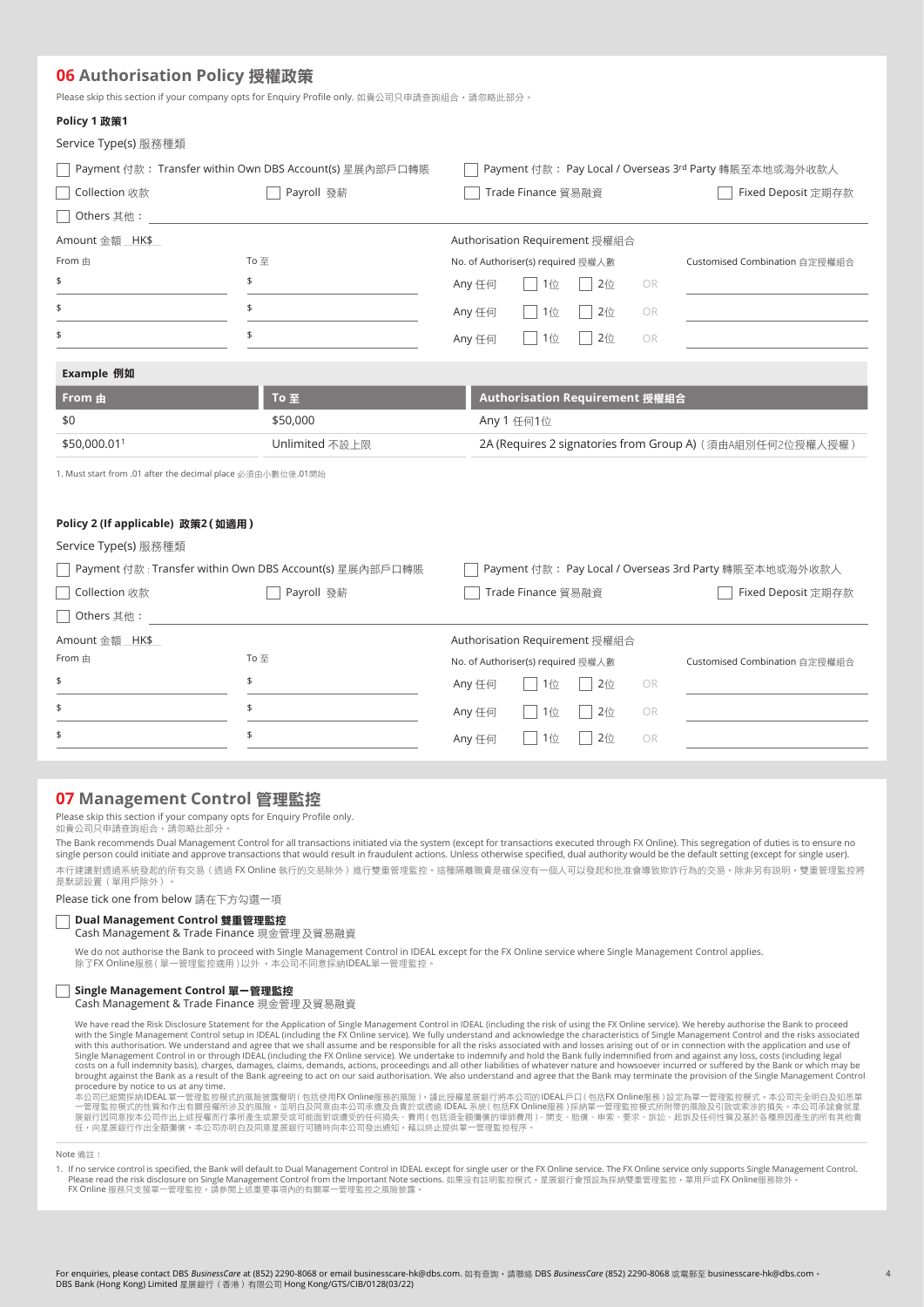# **08 Customer Self Administrator Approval Request Acknowledgement** 客戶自助管理授權請求確認

#### **Dual Control** 雙重監控

The default number of Customer Self Administrator(s) required to approve an action will be any 1 administrator (2 administrators required in total). 授權操作所需的客戶自助管理員預設數目為1名 (共需2名客戶自助管理員)

Please indicate the number of Customer Self Administrator(s) required to approve a request. 請選擇所須客戶自助管理員授權人的數目以授權請求。



# **09 Loan Transactions Authorisation Policy** 貸款交易授權政策

This authorisation policy is for Loans Only and would apply to the 5 main servicing transactions: Loan Drawdown, Interest Rate Fixing, Loan Rollovers, Loan Partial Prepayment and Loan Full Prepayment. Any disbursements / repayments will be made to or from your DBS loan servicing account and will be based on the number of authorisers you have selected below.

此授權政策只適用於貸款並只用於 5 類型服務交易:提取貸款、利率調整、貸款展期、貸款提前部分還款和貸款提前全額還款。 任何交易付款授權都將透過您的星展貸款 服務賬戶進行,並將基於您在下面選擇的授權人數目授權。



Name of Principal Company

主公司名稱

# **10 Other Instructions** 其他指示

# **Add & Link Parent-Subsidiary Linkage** 新增並連絡主公司 **/** 聯繄公司

To establish linkage, forms from both parent and subsidiary companies are required. 主公司及聯繫公司都需提交表格才能建立聯繫。

**Associated company(ies)** 聯繄公司

For the company specified in Section 1 which has associated company(ies). 如本表格第1項內所登記的公司有聯繫公司。

IDEAL users will be able to use a single set of login credentials to access all linked companies. IDEAL用戶可利用同一電郵及密碼登入 所有聯繫的公司。

| Name of Associated Company(ies)<br>聯繫公司名稱 | Org ID (and DBS branch location if applicable)<br>公司編號 ( 及其所屬星展銀行分行地區, 如滴用 ) |
|-------------------------------------------|------------------------------------------------------------------------------|
| 1.                                        |                                                                              |
| 2.                                        |                                                                              |
| 3.                                        |                                                                              |
|                                           |                                                                              |

5

**Principal company** 主公司

For the company specified in Section 1 which has a Principal Company. 如本表格第1項內所登記的公司有主公司。

The Principal Company will be entitled to perform accounts enquiry and accounts transaction services via IDEAL for the company specified in Section 1. 主公司可通過 IDEAL 代表本表格第1項內所登記 的公司進行賬戶查詢及賬戶交易服務。

# **Special Instructions** 特別指示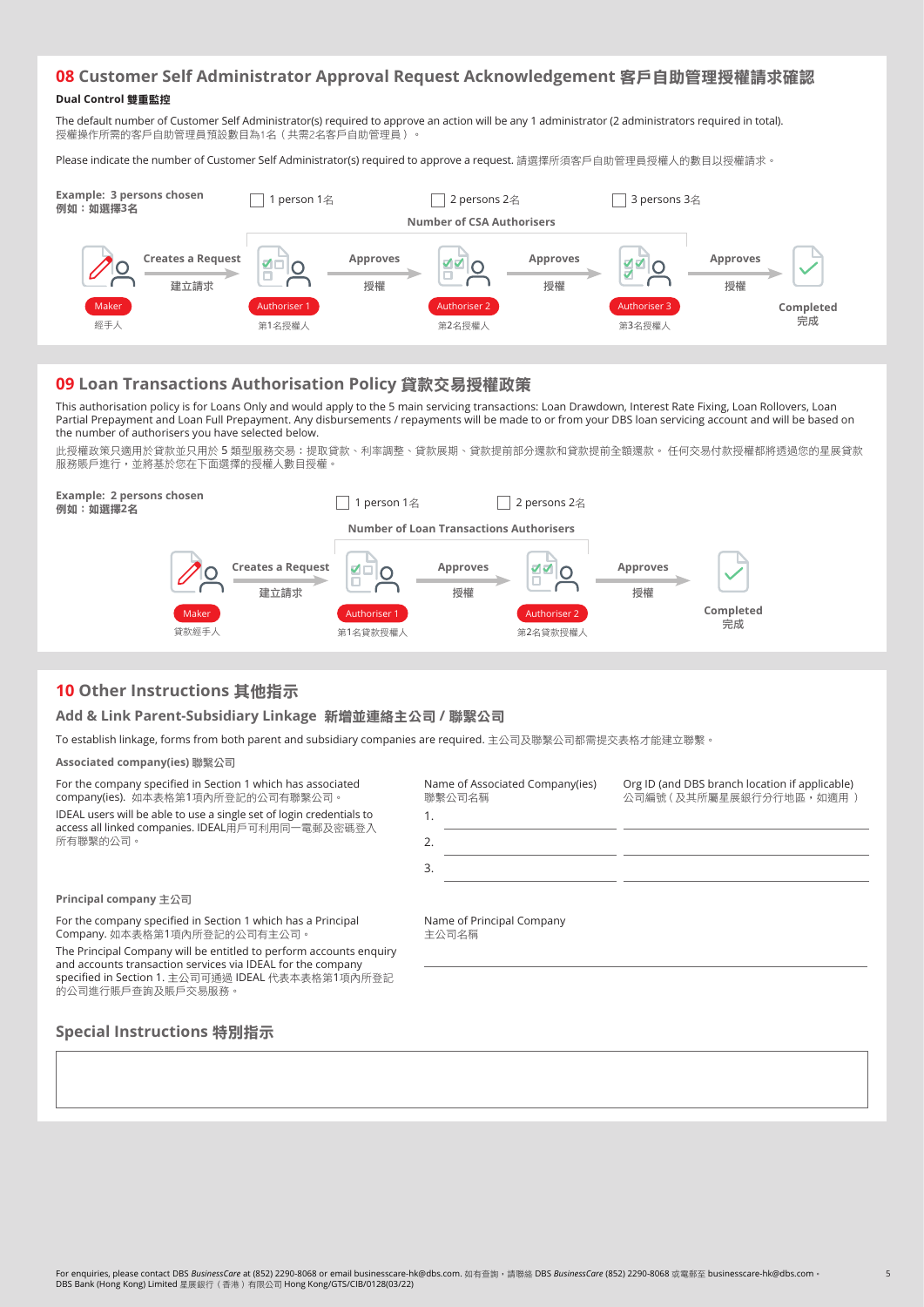# **11 Declaration of the Company** 公司聲明

- 1/ We confirm that the information given in this form is correct and complete, and authorise the Bank to confirm this from any source you may choose. 本人 / 吾等確認本表格所提供的資料為正確及完 整,並授權貴行向任何資料來源查證
- I/We authorise the Bank to accept instructions / orders from the above authorised IDEAL users to operate my / our relevant account(s) covered by IDEAL from time to time. I / We confirm that the aforesaid arrangement overrides any signing authority and signing arrangement specified by me / us to the Bank with respect to the relevant account(s) covered by IDEAL from time to time. 本人 / 吾<br>等授權貴行接納上述IDEAL授權用戶的指示 / 命令, 及簽署安排。
- 3. I / We have read and understood the applicable terms and conditions governing the DBS Electronic Banking Services ("DBS Electronic Banking Services Terms & Conditions") provided by the Bank (found at http://www.dbs.com.hk/sme/day-to-day/ways-to-bank/online-banking-ideal.page) and agree to be bound by them. 本人 / 吾等已閲讀及明白用以規管貴行提供的星展電子銀行服務的相關條款及<br>細則("星展電子銀行服務條款與細則" )(列於http://www.dbs.com.hk/sme-zh/day-to-day/way
- 4. I / We acknowledge the authority and responsibility assigned to the appointed Customer Self Administrator in this form. I / We undertake to inform the Bank and the Company will submit the IDEAL Maintenance form to delete this Customer Self Administrator's user profile in IDEAL should any Customer Self Administrator cease to be employed by the Company. I / We agree that the Company<br>shall not hold the Bank liable 若仟何客戶自助管理員不再受僱於公司,本人/吾等承諾通知貴行,公司並將提交IDEAL更改表格以在IDEAL中刪除該客戶自助管理員的用戶權限。本人/吾等同意貴行不應就不再受僱於公司的客戶自助管理員的 任何行為或疏忽承擔責任。
- I/We understand that the Bank intends to use my / our personal data in direct marketing and cannot do so without my / our consent. I/We have previously selected whether or not to receive direct marketing contact or information and I / we confirm that there is no change to my / our existing choice and all information provided in this form (including email address of IDEAL User ID) shall be<br>used in accordance wit 、"……"台湾牛岛流域,有些,而不获福行、巴加
- 6. I / We have read and understood the notes and risk disclosure outlined in the Important Notes of this form. 本人 / 吾等尸閻讀及明白重要事項內的備註及風險披露聲明。
- 7. I / We confirm that the Company is  $\sqrt{\ }$  is not a licensed Money Service Operator (MSO).
- 本人 / 吾等確認本公司 是 不是 一間金錢服務經營者
- 8. I/ We have completed, reviewed, and confirm that we will be submitting all the forms listed : 本人 / 吾等已完成、檢閱並確認將提交以下所有表格:
	- **Limited Company:** IDEAL Registration Form, IDEAL Board Resolution (for Limited Company) 有限公司:IDEALᆩΰ౩ิߒਿȃ有ᜰIDEALޟီٱؚོដਰ
		- **Partnership:** IDEAL Registration Form, Mandate for IDEAL (For Sole Prop / Partnership) 合夥人:IDEAL網上理財登記表格、有關IDEAL的授權書(供獨資經營/合夥人之用 • **Sole Proprietorship:** IDEAL Registration Form, Mandate for IDEAL (For Sole Prop / Partnership)
		- 獨資經營:IDEAL網上理財登記表格、有關IDEAL的授權書(供獨資經營/合夥人之用)
		- **Limited Partnership Fund:** IDEAL Registration Form, IDEAL Board Resolution (Limited Partnership Only)<br>- **有限合夥基金:**IDEAL網上理財登記表格、有關IDEAL的董事會決議案 (僅供有限責任合夥之用 )
		- • **Open-ended Fund Company:** IDEAL Registration Form, IDEAL Board Resolution (Open-ended Fund Company Only) - Persons and the sempan, we have also an anome the semi-the semi-theorem, persons and the semi-theorem.<br>開放式基金型公司:IDEAL網上理財登記表格、有關IDEAL的董事會決議案(僅供開放式基金型公司之用)

# **Signing Requirements** 簽署要求

- Limited Company: To be signed by ANY ONE of the Directors • 有限公司:由任何一名董事簽署
- Partnership: To be signed by ALL Partners  **• • • 合夥人:** 所有合夥人簽署
- Sole Proprietorship: To be signed by the Sole Proprietor  **The Sole Proprietor 獨資經營:** 獨資經營者簽署
- Limited Partnership Fund: To be signed by the General Partner on its behalf 有限合夥基金: 由普通合夥人簽署
- Open-ended Fund Company : To be signed by ANY ONE of the Directors • 開放式基金型公司: 由任何一名董事簽署

#### **Signed for and on behalf of the Company** ㈹表公司簽署\*

1 Director / Partner / Sole Prop Signature 董事 / 合夥人 / 獨資經營者簽署

Full Name (as in ID / Passport) in BLOCK LETTERS

\*Mandatory 必須填寫

2 Partner Signature 合夥人簽署

3 Partner Signature 合夥人簽署

4 Partner Signature 合夥人簽署

英文正楷全名 (須與身份證 / 護照相同)

Full Name (as in ID / Passport) in BLOCK LETTERS **英文正楷全名 (須與身份證 / 護照相同)** 

Full Name (as in ID / Passport) in BLOCK LETTERS 英文正楷全名 (須與身份證 / 護照相同)

**Date** 日期**\***

Full Name (as in ID / Passport) in BLOCK LETTERS 英文正楷全名 (須與身份證 / 護照相同)

For Bank Use Only

\*Mandatory 必須填寫

S.V.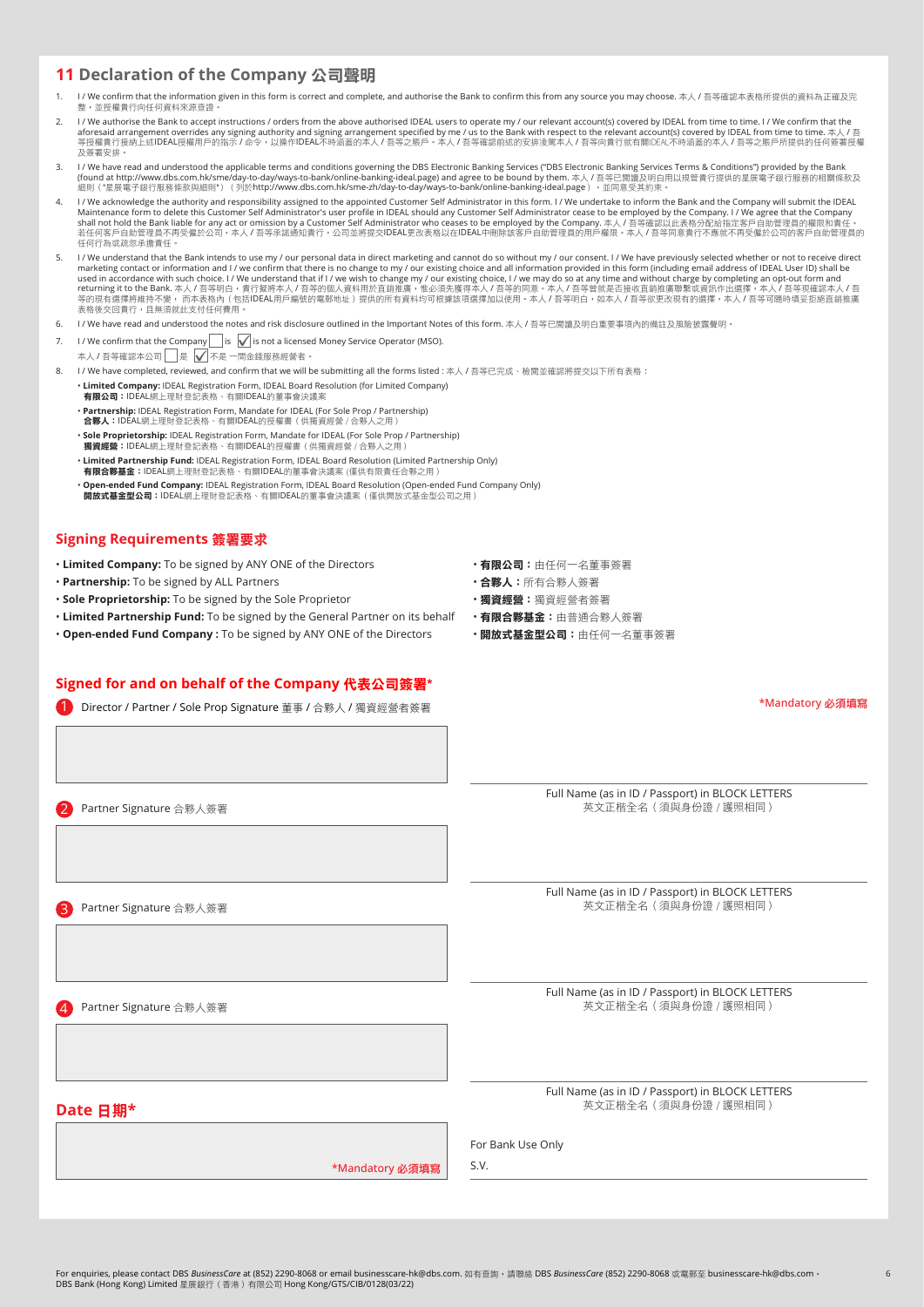# **12 Important Notes** 重要事項

#### **Loan Servicing Authorisation** 貸款交易授權

The Bank is authorised to act on the authorisations and instructions provided in this form without further checks, even if the authorisations and instructions may differ from any other authorisations<br>or instructions provid

授權銀行根據本表格中提供的授權或指示執行,而無需推一步檢杳授權或指示可能與本公司向銀行在其他地方提供的任何授權或指示不同。本表格提供的授離和指示不會撤銷或修改本公司在其他地方向銀行提供的任何 授權或指示

#### **Risk Disclosure Statement For The Application Of Single Management Control In IDEAL** 採納**IDEAL**單一管理監控模式的風險披露聲明

This disclosure statement discusses the characteristics and risks of having Single Management Control ("Single Management Control") for transactions initiated through IDEAL provided by the Bank. For al<br>transactions initiat

,<br>本披露聲明論述採納單一管理監控模式(「單一管理監控」)於星展銀行提供的IDEAL服務進行交易之性質和風險。透過IDEAL進行的交易(FX Online除外)一律預設為採納雙重管理監控(「雙重管理監控」)以確保 ・<br>不會由於任何一名人士能夠同時經手及批核交易而發生欺詐行為

Dual Management Control is a procedure whereby the active involvement of two or more people is required to complete a specified process. This involves having a person responsible for creating the transaction and another individual of higher authority to approve the transaction in the system.

在雙重管理監控的程序規定下,必須由兩名或以上人士參與完成特定項目,由一人負責在系統訂立交易,而另一名具有較高權力的人士則負責批核交易。

Dual Management Control is one of the foundations of Information Security as it is based upon the premise that, for a breach to be committed, then both parties would need to be in collusion and, because one should always alternate the pairs of people, it would require a much greater level of corruption in order to breach Dual Management Control procedures; especially if such procedures require<br>nested Dual Manageme

雙重管理監控是資訊保安的一個基礎環節,建基於一個前提﹔越軌行為只有在有關雙方串謀的情況下方會成事,而由於公司理應經常調動負責人士,因此必須有多名人士串謀方能逾越雙重控制程序,如採用並聯式雙重 (《エロコニル》の『アメリュー』)、《エロコニル》、『コルシン』

Single Management Control is a procedure whereby only one person is required to complete a specified process. Thus, compared to Dual Management Control, Single Management Control for transactions may incur higher risks.

在單一管理監控的程序規定下,僅需一名人士即可完成特定項目。因此,與雙重管理監控交易比較,單一管理監控交易的風險較高。

In respect of the FX Online service, only Single Management Control will be available. If you have selected the FX Online service in section 5 above, please read carefully the risk disclosure on Single Management Control mentioned above with respect to the risk of using the FX Online service.

FX Online服務將只提供單一管理監控。如果貴公司在本表格第5項選擇了FX Online服務,請仔細閱讀以上有關單一管理監控之風險披露以了解使用FX Online服務之風險。

#### **Important Notes of Customer Self Administrators** 客戶自助管理員的重要事項

Given the wide powers conferred on the Customer Self Administrators, Customer Self Administrators should be persons within the organisation with sufficient executive power and authority to take on the role and the organisation is responsible for ensuring that it has appropriate and adequate internal controls procedures and security measures in place to prevent any fraud, abuse or unauthorized acts / omissions<br>by Customer Sel

鑑於授予客戶自助管理員的廣泛權力,客戶自助管理員應該是公司內部具有足夠行政權力及職權承擔職責的人員,及公司有責任確保其擁有適當及充足的內部監控程序及安全措施,以防止客戶自助管理員進行任何欺詐、<br>濫用或未經授權的行為 / 疏忽。

For security reasons, at least 2 Customer Self Administrators must be appointed, and any action initiated by one Customer Self Administrator must be approved by at least one other Customer Self Administrator. 因此,基於保安理由,必須委派至少兩名客戶自助管理員,並且由一名客戶自助管理員建立的任何行動必須經由至少另一名客戶自助管理員的批核。

a) Customer Self Administrator cannot act alone to add / modify any setup. 客戶自助管理員不能獨自新增或修改任何設定。

b) Dual Control is always required for any actions performed. It is mandatory to provide a valid mobile number and submit a Certified True Copy of ID / passport & residential proof for all Customer Self Administrators together with this application.

任何行動必須於雙重管理監控下進行。必須提供有效的流動電話號碼及連同此表格一併提交所有客戶自助管理員之已認證核實的身份及住址證明文件。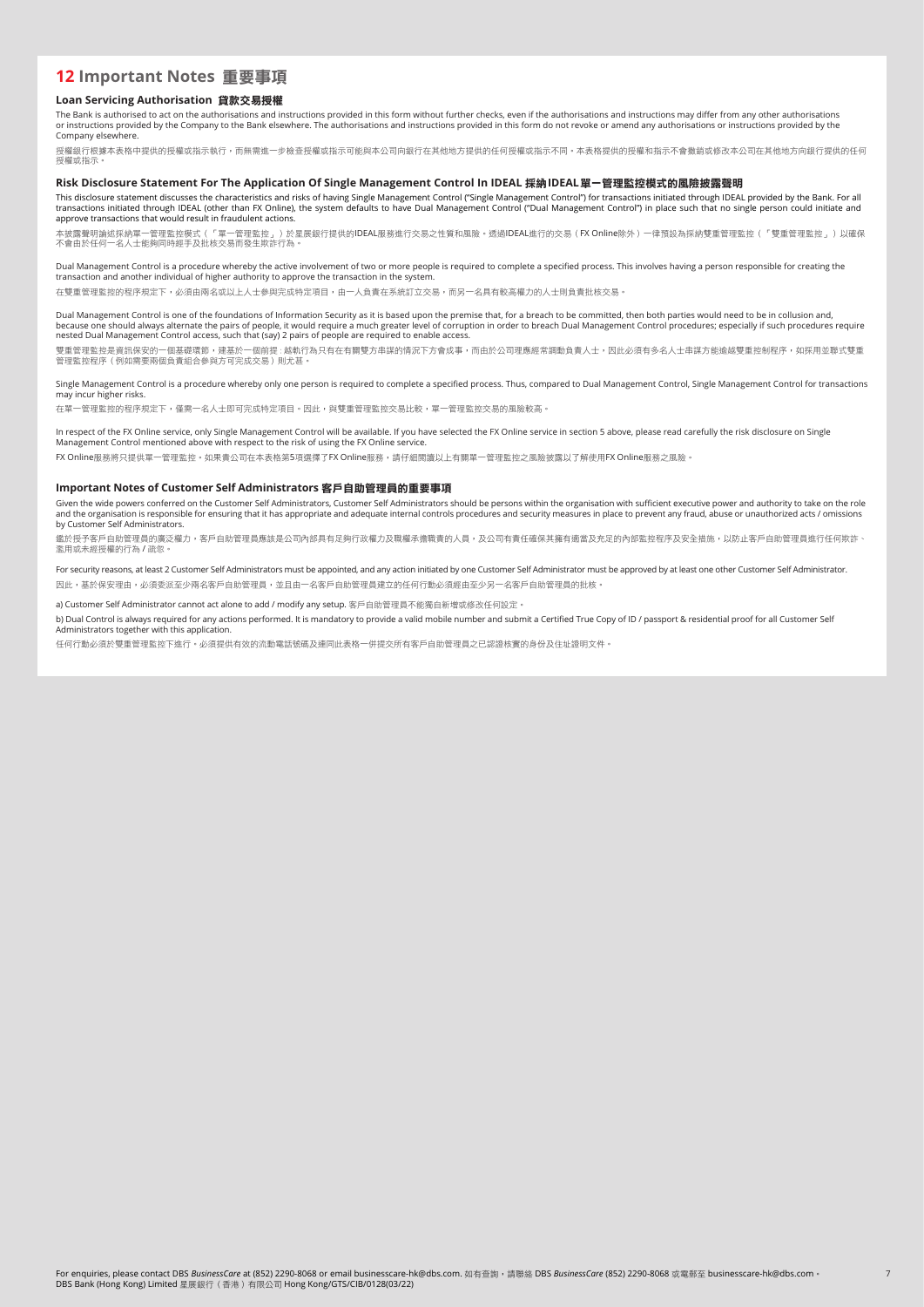# **13 IDEAL Board Resolution for Limited Company Only** 有關**IDEAL**的董事會決議案(僅供有限公司之用)

I HEREBY CERTIFY that a resolution was passed at a meeting of the Board of Directors (the "Board") of the Company on

# \_\_\_\_\_\_\_\_\_\_\_\_\_\_\_\_\_\_\_\_\_\_\_\_\_\_\_\_\_\_\_\_\_\_\_\_\_\_\_\_\_\_\_\_\_\_\_\_\_ **(Day / Month / Year)\***

ҏΡ૭ጂᇯҧ請公司ӵ \_\_\_\_\_\_\_\_\_\_\_\_\_\_\_\_\_\_\_\_\_\_\_\_\_\_\_\_\_\_\_\_\_\_\_\_\_\_\_\_\_\_\_\_\_\_\_\_\_(年/月/日)**\*** ᖞ行ޟီٱོོដΰႆоήؚដਰȈ

| 1. NOTED THAT an IDEAL Registration Form is to be submitted by the Company to DBS Bank (Hong Kong) Limited (the "Bank") for the Bank to provide Electronic Banking Services to the Company in<br>accordance with applicable terms and conditions governing such services ("DBS Electronic Banking Services Terms & Conditions") (found at http://www.dbs.com.hk/sme/day-to-day/ways-to-bank/online-<br>banking-ideal.page). A draft of the IDEAL Registration Form is submitted to the Board for consideration and approval.<br>知悉公司將遞交IDEAL登記表格予星展銀行(香港)有限公司(「星展銀行」),以要求星展銀行按照其用以規管電子銀行服務的相關條款及細則(「星展電子銀行服務條款與細則」)(列於 http://www.dbs.<br>com.hk/sme-zh/day-to-day/ways-to-bank/ontine-banking-ideal.page),向公司提供商業網上理財服務。IDEAL登記表格的草擬本提交董事會考慮及批准。                                                                                                                                                                                                                                                                                              |
|------------------------------------------------------------------------------------------------------------------------------------------------------------------------------------------------------------------------------------------------------------------------------------------------------------------------------------------------------------------------------------------------------------------------------------------------------------------------------------------------------------------------------------------------------------------------------------------------------------------------------------------------------------------------------------------------------------------------------------------------------------------------------------------------------------------------------------------------------------------------------------------------------------------------------------------------------------------------------------------------------------------------------------------------|
| 2. RESOLVED THAT the content of and the particulars completed in the IDEAL Registration Form and submission by the Company of the IDEAL Registration Form subject to acceptance by the Bank are<br>hereby approved and that the terms set out in DBS Electronic Banking Services Terms & Conditions are hereby approved and adopted in all respects and that the Company hereby agrees to be bound<br>by DBS Electronic Banking Services Terms & Conditions now and from time to time in force.<br>議決批准IDEAL登記表格的內容及在登記表格上公司所提供的資料,及批准公司遞交IDEAL登記表格(有待星展銀行接納),以及議決批准及同意公司接受星展電子銀行服務條款與細則,並議決公司同意受現行及不<br>時生效的星展電子銀行服務條款及細則所約束。                                                                                                                                                                                                                                                                                                                                                                                                                 |
| 3. FURTHER RESOLVED THAT any one director of the Company be and is authorised to execute for and on behalf of the Company the following documents:<br>另行議決授權公司任何一位董事代表公司簽署下列文件:                                                                                                                                                                                                                                                                                                                                                                                                                                                                                                                                                                                                                                                                                                                                                                                                                                                                |
| i. the IDEAL Registration Form with such modifications and amendments as he / she may think fit; and<br>包含其認為適當的仟何修改或修訂的IDEAL登記表格;及                                                                                                                                                                                                                                                                                                                                                                                                                                                                                                                                                                                                                                                                                                                                                                                                                                                                                                            |
| ii. any other documents, instruments, writings and assurances as may be necessary, expedient or desirable in connection with the registration of IDEAL services to be provided pursuant thereto<br>就獲提供首次申請IDEAL服務而可能必要、應當或適宜簽署的任何其他文件、文據、契據及擔保                                                                                                                                                                                                                                                                                                                                                                                                                                                                                                                                                                                                                                                                                                                                                                                                |
| 4. FURTHER RESOLVED THAT (where the authorised signers are designated with different authorisation limits in the Mandate of the Current / Savings / Multi-Currency Savings Account) the authorised<br>signer(s), with the highest transaction / authorisation limit, of any of the Current / Savings / Multi-Currency Savings Account maintained by the Company with the Bank or (where there is no authorisation<br>limit set for the authorised signers in the Mandate of the Current / Savings / Multi-Currency Savings Account) the authorised signer(s) of any of the Current / Savings / Multi-Currency Savings Account<br>maintained by the company with the Bank is / are authorised to execute for and on behalf of the Company the following documents:<br>另行議決授權(在往來/儲蓄/多種貨幣儲蓄戶口的授權書中,當被授權簽署人被授予不同授權限額時)公司於星展銀行開立的任何往來/儲蓄/多種貨幣儲蓄戶口擁有最高交易上限/最高授權限額之被授權簽署人<br>或(在往來/儲蓄/多種貨幣儲蓄戶口的授權書中,被授權簽署人並沒有被授予任何授權限額時)公司於星展銀行開立的任何往來/儲蓄/多種貨幣儲蓄戶口的被授權簽署人代表公司簽署下列文件:                                                                                 |
| i. the IDEAL Maintenance Form and any other maintenance form (including in relation to the Customer Self Administration Service) with such modifications and amendments as he / she / they may<br>think fit: and<br>IDEAL服務更改表格及任何其他更改表格 (包括與客戶自助管理服務有關的)以及包含其認為適當的任何修改或修訂; 及                                                                                                                                                                                                                                                                                                                                                                                                                                                                                                                                                                                                                                                                                                                                                                  |
| ii. any other future documents, instruments, writings and assurances as may be necessary, expedient or desirable in connection with the maintenance of IDEAL services to be provided pursuant                                                                                                                                                                                                                                                                                                                                                                                                                                                                                                                                                                                                                                                                                                                                                                                                                                                  |
| thereto.<br>就獲提供更改IDEAL服務而必須、應當或適宜簽署的日後任何其他文件、文據、契據及擔保。                                                                                                                                                                                                                                                                                                                                                                                                                                                                                                                                                                                                                                                                                                                                                                                                                                                                                                                                                                                        |
| 5. (Applicable if FX Online is selected as a service subscribed by the Company under the IDEAL Registration Form)<br>FURTHER RESOLVED THAT in respect of the FX Online automated trading services, the relevant user(s) named in the IDEAL Registration Form for FX Online shall be authorised singly to do or cause or<br>authorise to be done any act or thing (including sending instructions and entering into agreements and transactions) contemplated by FX Online and for the avoidance of doubt, authorisation by the<br>Company in relation to the execution of any master agreement, trade confirmations or any other documents and the provision of oral instructions or other electronic instructions other than via the FX<br>Online service, in each case in respect of any foreign exchange and derivative transactions, will be subject to separate board corporate resolutions provided by the Company to the Bank from time to<br>time.<br>(以下適用於在IDEAL登記表格上選擇了FX Online服務的公司)                                              |
| 另行議決就FX Online自動化交易服務,於IDEAL登記表格上授權之相關用戶獲授權單獨執行,或致使或被授權單獨執行任何相關FX Online之行為或事情(包括發送指令,訂立協議及進行交易)。為免生疑問,在FX<br>Online服務以外執行之任何外匯及衍生產品交易之任何主協議、交易確認書或任何其他文件,以及授權提供口頭或其他電子指令將依據本公司不時另行提供予銀行的董事會決議書。                                                                                                                                                                                                                                                                                                                                                                                                                                                                                                                                                                                                                                                                                                                                                                                                                                               |
| 6. (Applicable if IDEAL Customer Self Administration is selected as a service subscribed by the Company under the IDEAL Registration Form)<br>(以下適用於在IDEAL登記表格上選擇了IDEAL客戶自助管理服務的公司)<br>The Board hereby acknowledges that such Customer Self Administrators will have authority and responsibility to set-up, administer, operate and maintain the Company's use of and access to the<br>Electronic Banking Services. This includes the right and authority to (a) add, suspend or remove users; (b) assign or revoke user roles or access rights; (c) issue, amend, cancel, reset or re-issue user's<br>Security Mechanism and / or Security Code; (d) change any payment or transfer limits of any user; and (e) any other right, feature or functionality the Bank may make available to a Customer Self<br>Administrator from time to time.<br>本董事會特此確認,此類客戶自助管理員有權力及責任開立、管理、操作及維持本公司對電子銀行服務的使用及訪問權限。這包括以下項目的權利與授權(a)新增、暫停或移除用戶;(b)轉讓或撤銷用戶作用或<br>訪問權限;(c)發出、修改、取消、重設或重發用戶之保安裝置及/或保安編號;(d)更改任何用戶之任何交易或轉賬限額,及(e)貴行不時向客戶自助管理員提供的任何其他權利、特點或功能。 |
| FURTHER RESOLVED THAT any one director of the Company be and is authorised to:<br>另行議決授權公司任何一位董事代表公司被授權:                                                                                                                                                                                                                                                                                                                                                                                                                                                                                                                                                                                                                                                                                                                                                                                                                                                                                                                                       |
| i. appoint and / or remove a Customer Self Administrator and any person acting for and on behalf of the Company under the Electronic Banking Services; and<br>就電子銀行服務委派及 / 或移除客戶自助管理員及代表本公司行事的任何人;                                                                                                                                                                                                                                                                                                                                                                                                                                                                                                                                                                                                                                                                                                                                                                                                                                             |
| ii. further delegate the right and authority to a Customer Self Administrator as contemplated under the IDEAL Registration Form and DBS Electronic Banking Services Terms & Conditions including the<br>right and authority to add, suspend or remove users and any other right, feature or functionality the Bank may make available to a Customer Self Administrator from time to time, and whereby each<br>a Customer Self Administrator and a user, is a person acting for and on behalf of the Company.<br>根據IDEAL登記表格及星展電子銀行服務條款與細則的規定,進一步將權力及權限委派給客戶自助管理員,包括新增、暫停或移除用戶以及貴行不時向客戶自助管理員提供的任何其他權利、特點或功能,而該客<br>戶自助管理員及用戶,均被視為代表本公司行事的人。                                                                                                                                                                                                                                                                                                                                                                                                     |
| 7. Details of this resolution have been communicated to the Bank and remain in force until an amended resolution shall have been passed by the Board and a certified copy thereof shall have been<br>received by the Bank.<br>知會星展銀行本決議案的詳情,而本決議案將會一直有效,直至董事會通過修訂決議案及星展銀行接獲有關的核證副本為止。                                                                                                                                                                                                                                                                                                                                                                                                                                                                                                                                                                                                                                                                                                                                                          |
| The Chinese version of the Resolutions is for reference only. If there is any inconsistency between the English and Chinese versions, the English version shall prevail.<br>本決議案的中文譯本僅供參考之用。如中英文本有任何歧異,概以英文本為準。                                                                                                                                                                                                                                                                                                                                                                                                                                                                                                                                                                                                                                                                                                                                                                                                                                |

I further certify that details of the above resolution have been entered into the Minute Book of the Company and signed therein by the Chairman of the meeting and are in accordance with the Company's Memorandum and Articles of Association or equivalent constitutional documents.<br>本人亦確認,上述決議案的詳情已載入公司的會議紀錄,並經會議主席簽署,而有關的會議紀錄符合公司的組織章程大綱及細則或同等的規章文件。

# **Signature of Chairman of the Meeting** 會議主席簽署**\***

\*Mandatory 必須填寫

**Date** 日期**\***

\*Mandatory 必須填寫

Full Name (as in ID / Passport) in BLOCK LETTERS тие (аз тивит азврого, тив весок сети.<br>英文正楷全名 (須與身份證 / 護照相同)

For Bank Use Only

S.V.